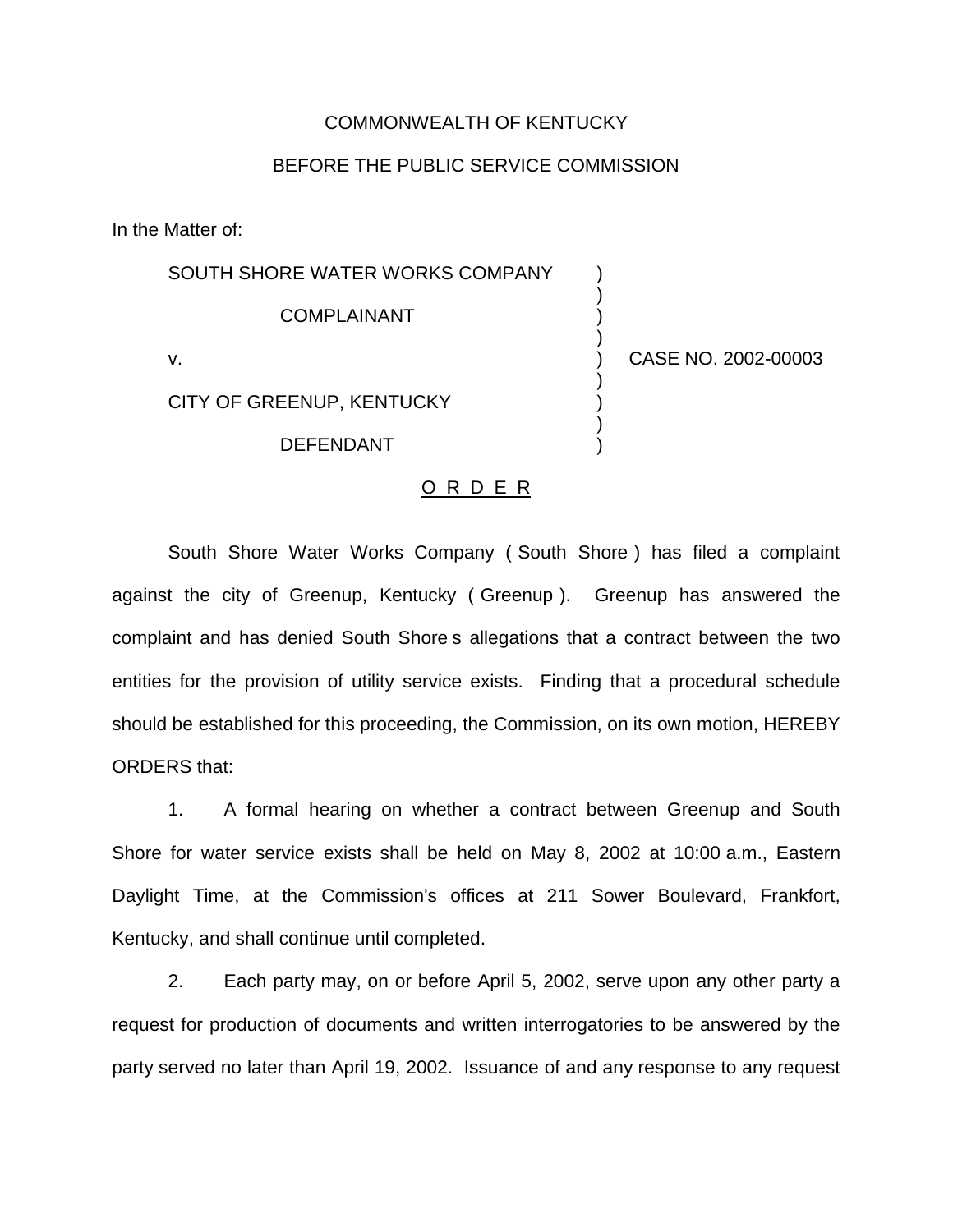for production of documents and written interrogatories shall be made in accordance with Kentucky Civil Rules.

3. Each party shall, no later than April 29, 2002, serve upon all other parties a list of the witnesses that it expects to call and a brief summary of each witness s expected testimony.

4. The parties shall file with the Commission any preliminary motions in this matter no later than May 3, 2002.

5. The scope of the scheduled hearing shall be limited to those issues relating to existence of a contract for utility service between Greenup and South Shore.

6. Opening statements will be permitted at the scheduled hearing in this matter, but shall not exceed 5 minutes in length.

7. Copies of all documents served upon any party shall be served on all other parties and filed with the Commission.

8. Motions for extensions of time with respect to the schedule herein shall be made in writing and will be granted only upon a showing of good cause.

9. To be timely filed with the Commission, a document must be received by the Secretary of the Commission within the specified time for filing except that any document shall be deemed timely filed if it has been transmitted by United States express mail, or by other recognized mail carriers, with the date the transmitting agency received said document from the sender noted by the transmitting agency on the outside of the container used for transmitting, within the time allowed for filing.

10. Service of any document or pleading shall be made in accordance with Administrative Regulation 807 KAR 5:001, Section 3(7), and Kentucky Civil Rule 5.02.

-2-